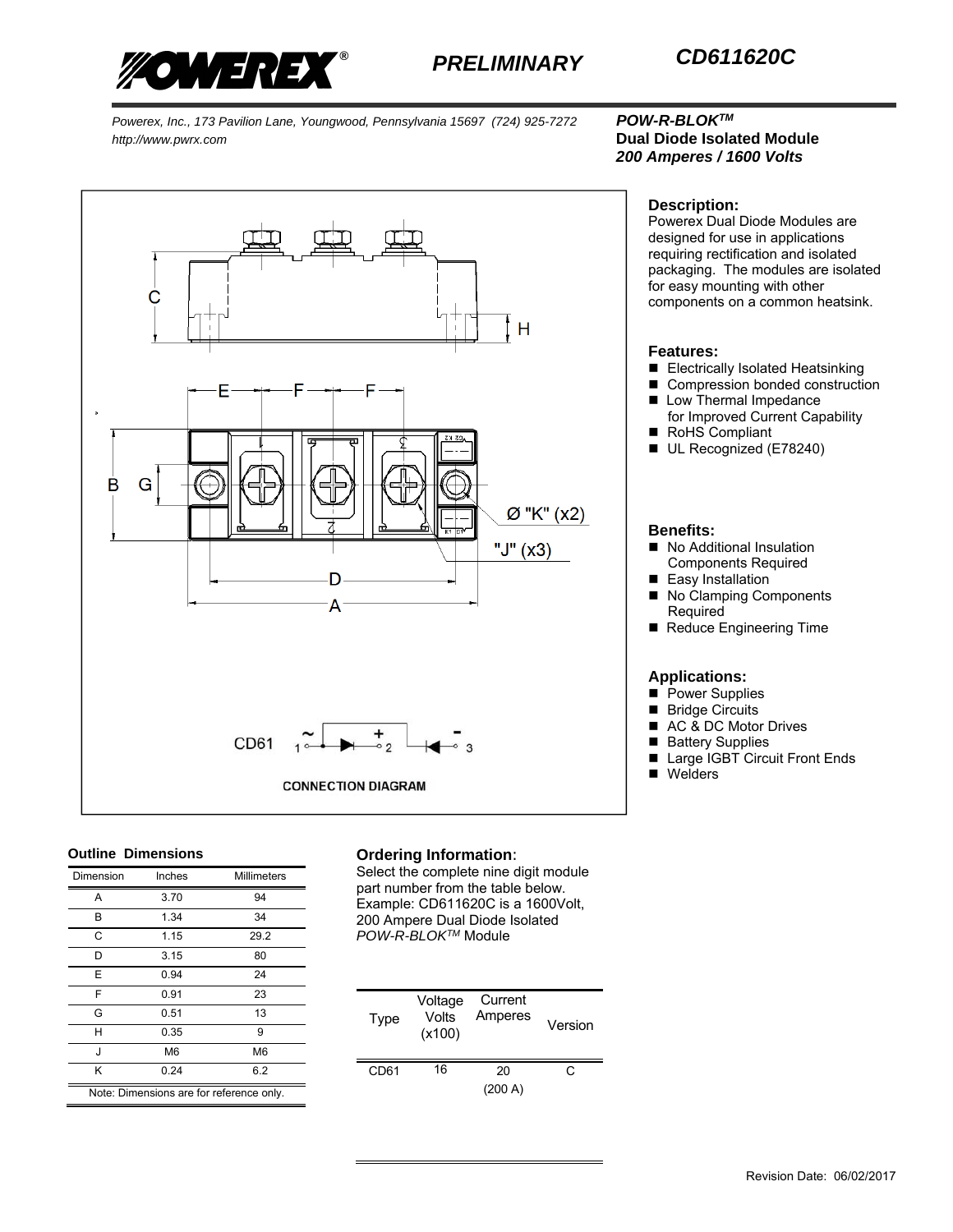

*200 Amperes / 1600 Volts*

#### **Absolute Maximum Ratings**

| <b>Characteristics</b>                                         | <b>Conditions</b>                                            | Symbol                      |                 | <b>Units</b>              |
|----------------------------------------------------------------|--------------------------------------------------------------|-----------------------------|-----------------|---------------------------|
| Repetitive Peak Reverse Blocking Voltage                       |                                                              | $\mathsf{V}_{\mathsf{RRM}}$ | 1600            | v                         |
| Non-Repetitive Peak Reverse Blocking Voltage<br>$(t < 5$ msec) |                                                              | $V_{\rm RSM}$               | $VRRM + 100$    | v                         |
| <b>RMS Forward Current</b>                                     | 180 $^{\circ}$ Conduction, T <sub>c</sub> =100 $^{\circ}$ C  | $I_{F(RMS)}$                | 314             | A                         |
| Average Forward Current                                        | 180 $^{\circ}$ Conduction, T <sub>c</sub> =100 $^{\circ}$ C  | $I_{F(AV)}$                 | 200             | A                         |
| Peak One Cycle Surge Current, Non-Repetitive                   | 50 Hz, 60% $V_{RRM}$ reapplied, T <sub>i</sub> =150 °C       | <b>IFSM</b>                 | 7,500           | A                         |
| I <sup>2</sup> t for Fusing for One Cycle,<br>10 milliseconds  | 50 Hz, 60% V <sub>RRM</sub> reapplied, T <sub>j</sub> =150°C | $l^2t$                      | 281,000         | $A^2$ sec                 |
| <b>Operating Temperature</b>                                   |                                                              | $T_{\rm J}$                 | $-40$ to $+150$ | °C                        |
| Storage Temperature                                            |                                                              | $T_{\text{stg}}$            | $-40$ to $+125$ | °C                        |
| Max. Mounting Torque, M6 Mounting Screw on<br>Terminals        |                                                              |                             | 53<br>6         | in.-Lb.<br>N <sub>m</sub> |
| Max. Mounting Torque, Module to Heatsink                       |                                                              |                             | 53<br>6         | in.-Lb.<br>N <sub>m</sub> |
| Module Weight, Typical                                         |                                                              |                             | 285             | g                         |
|                                                                |                                                              |                             | 0.63            | Ib                        |
| V Isolation $@$ 25C                                            | $50 - 60$ Hz, 1 minute                                       | $V_{\rm rms}$               | 3000            | v                         |

**Information presented is based upon manufacturers testing and projected capabilities. This information is subject to change without notice.** 

**The manufacturer makes no claim as to the suitability of use, reliability, capability,** 

**or future availability of this product.**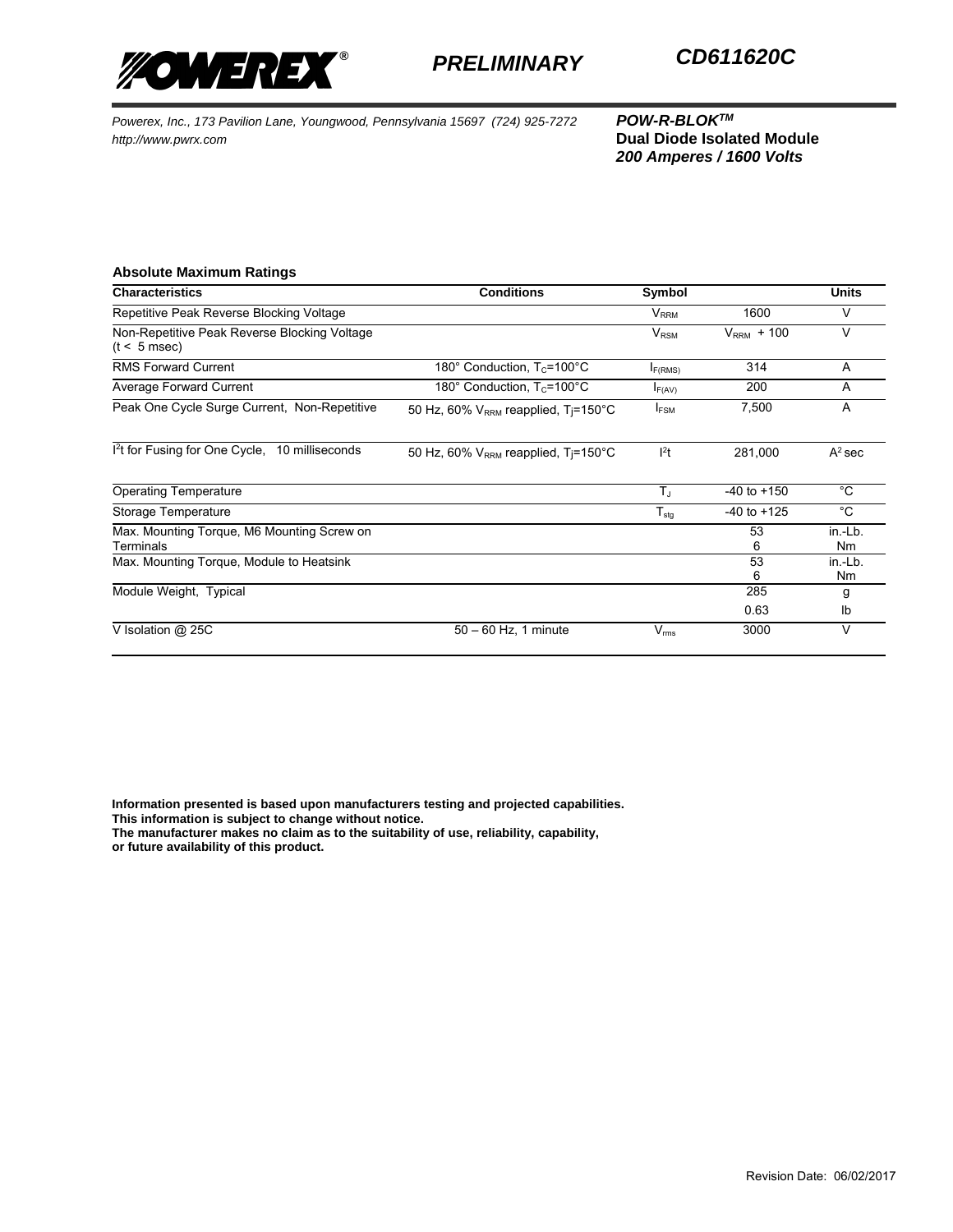

*200 Amperes / 1600 Volts*

## Electrical Characteristics, T<sub>J</sub>=25°C unless otherwise specified

| <b>Characteristics</b>                                      | Symbol                  | <b>Test Conditions</b>                                  | Min. | Max.         | <b>Units</b> |
|-------------------------------------------------------------|-------------------------|---------------------------------------------------------|------|--------------|--------------|
|                                                             |                         |                                                         |      |              |              |
| Repetitive Peak Reverse Leakage Current                     | <b>IRRM</b>             | Up to $V_{RRM}$ , T <sub>J</sub> =150°C                 |      |              | mA           |
| Peak On-State Voltage                                       | V <sub>FM</sub>         | $I_{FM}$ = 600A                                         |      | 1.38         |              |
| Threshold Voltage, Low-level<br>Slope Resistance, Low-level | $V_{(TO)1}$<br>$r_{T1}$ | $T_1$ = 150°C, I = 16.7% x π $I_{T(A)}$ to π $I_{T(A)}$ |      | 0.76<br>0.86 | $m\Omega$    |

## **Thermal Characteristics**

| <b>Characteristics</b>                               | Symbol       |                               | Max. | Units         |
|------------------------------------------------------|--------------|-------------------------------|------|---------------|
| Thermal Resistance, Junction to Case<br>DC Operation | Roj-c        | Per Junction, both conducting | 0.21 | $\degree$ C/W |
| Thermal Resistance, Case to Sink Lubricated          | $R\odot c-S$ | Per Module                    | 0.08 | $\degree$ C/W |